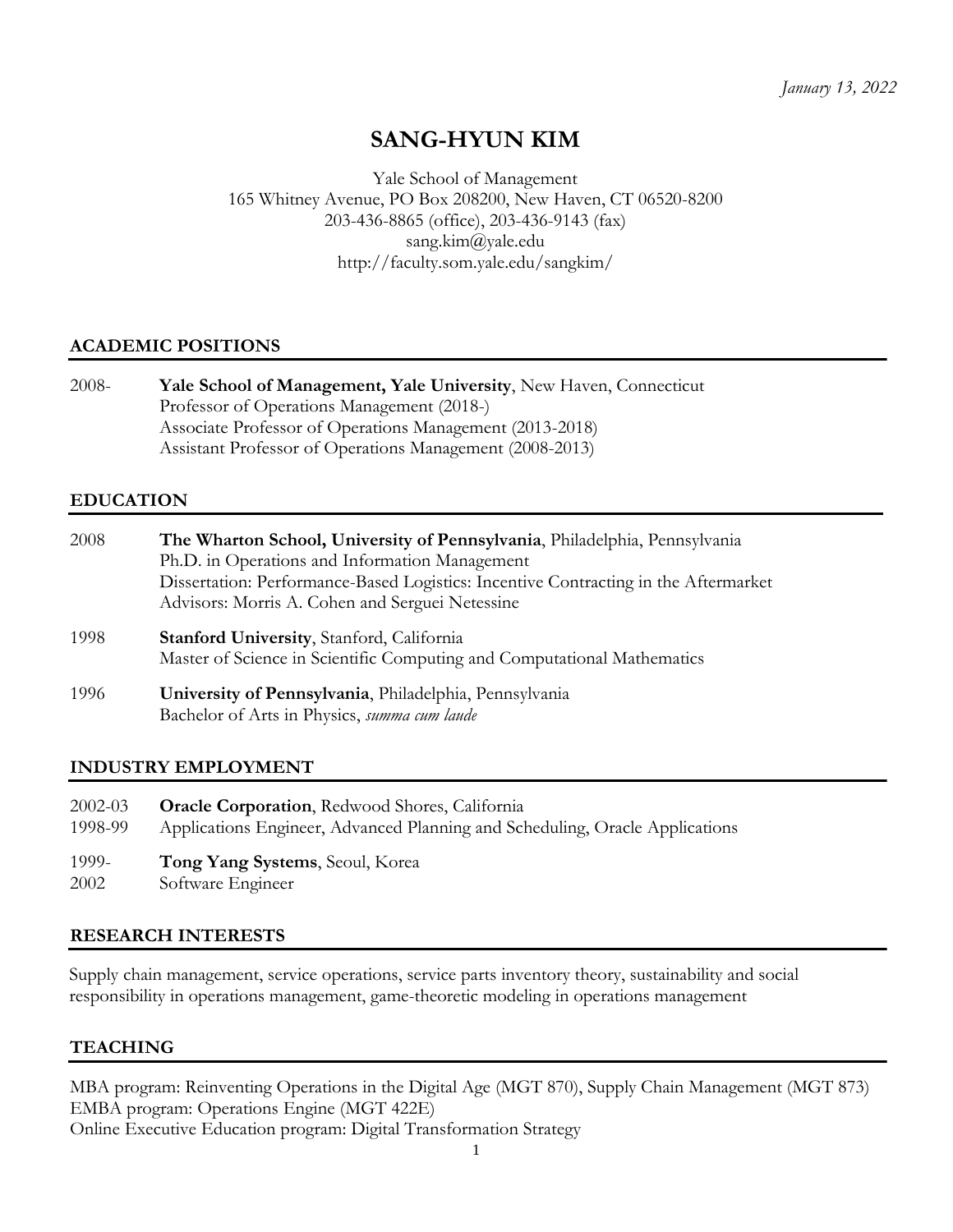# **PUBLICATIONS IN REFEREED JOURNALS**

- Impact of Network Structure on New Service Pricing (with S. Alizamir, N. Chen, and V. Manshadi). 2021. Forthcoming in *Mathematics of Operations Research*.
- Vehicle Maintenance Contracting in Developing Economies: The Role of Social Enterprise (with L. Chen and H. Lee). 2020. *Manufacturing & Service Operations Management*, 23(6), 1651-1668.
- Product Quality in a Distribution Channel with Inventory Risk (with K. Jerath and R. Swinney). 2017. *Marketing Science*, 36(5), 747-761.
- Time to Come Clean? Disclosure and Inspection Policies for Green Production. 2015. *Operations Research*, 63(1), 1-20 (lead article).
- Signaling New Product Reliability with After-Sales Contracts (with N. Bakshi and N. Savva). 2015. *Management Science*, 61(8), 1812-1829.
- Guilt by Association: Strategic Failure Prevention and Recovery Capacity Investments (with B. Tomlin). 2013. *Management Science*, 59(7), 1631-1649.
- Collaborative Cost Reduction and Component Procurement Under Information Asymmetry (with S. Netessine). 2013. *Management Science*, 59(1), 189-206.
- Impact of Performance-Based Contracting on Product Reliability: An Empirical Analysis (with M. A. Cohen, J. Guajardo, and S. Netessine). 2012. *Management Science*, 58(5), 961-979.
- Contracting for Infrequent Restoration and Recovery of Mission-Critical Systems (with M. A. Cohen, S. Netessine, and S. Veeraraghavan). 2010. *Management Science*, 56(9), 1551-1567.
- Performance Contracting in After-Sales Service Supply Chains (with M. A. Cohen and S. Netessine). 2007. *Management Science*, 53(12), 1843-1858.

## **BOOK CHAPTERS**

Compliance as Operations Management (with S. Alizamir and S. Muthulingam). 2021. *The Cambridge Handbook of Compliance* (eds. D. Sokol and B. Van Rooji), Cambridge University Press.

Reliability or Inventory? An Analysis of Product Performance-Based Contracts for Product Support Services (with M. A. Cohen and S. Netessine). 2017. *Handbook of Information Exchange in Supply Chain Management* (eds. D. Ha and C. Tang), Springer.

## **WORKING PAPERS / WORK IN PROGRESS**

Strategic Predictive Maintenance. 2021.

Competing to Discover Compliance Violations: Self-Inspections and Enforcement Policies (with S. Alizamir and Y. Shi). 2021.

A Model of Generic Drug Shortages: Supply Disruptions, Demand Substitution, and Price Control (with F. Scott Morton). 2015.

Strategic Reliability Investments in Multi-Indenture Supply Chains. 2011.

## **HONORS AND AWARDS**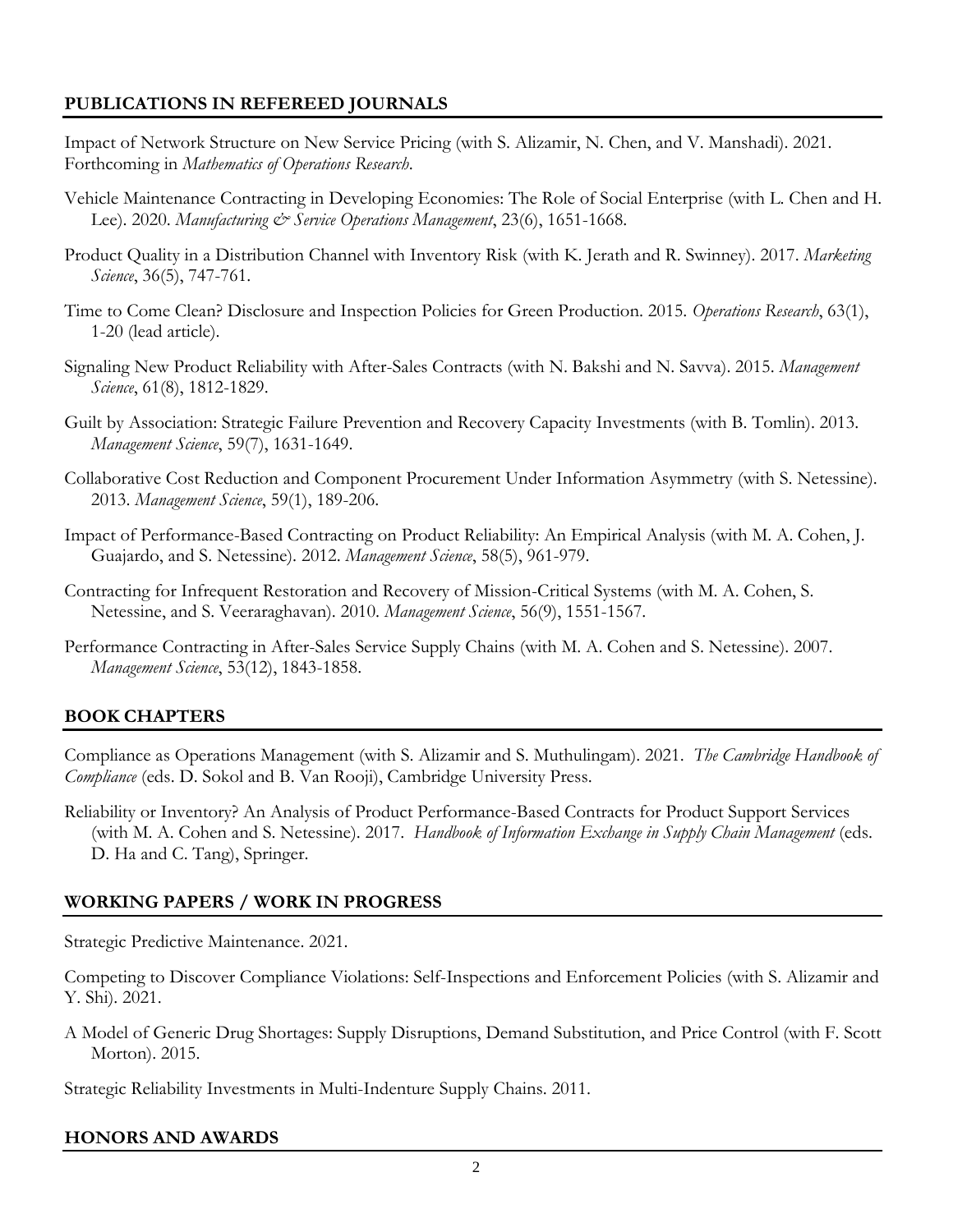- Finalist, *Manufacturing & Service Operations Management* Service Management Special Interest Group Best Paper Award (2015)
- F. K. Weyerhaeuser Memorial Fund Faculty Research Grant in Business and the Environment, Yale Center for Business and Environment (2012, 2015)

Outstanding Paper Award, Alliance for Research on Corporate Sustainability (ARCS) Annual Conference (2014)

*Manufacturing & Service Operations Management* Meritorious Service Award (2008, 2010, 2011, 2013, 2015, 2016)

*Management Science* Distinguished Service Award (2010, 2013)

First Place, George B. Dantzig Dissertation Award (2008)

First Place, POMS College of Supply Chain Management Student Paper Competition (2008)

Penn Lauder CIBER Grant for Dissertation Research (2007)

Fishman-Davidson Center for Service and Operations Management grant for dissertation research (2007)

Wharton Risk Center Russell Ackoff Doctoral Student Fellowship (2007)

Honorable Mention, *Manufacturing & Service Operations Management* Student Paper Competition (2006)

Seth Bonder Scholarship for Applied Operations Research in Military Applications (2006)

International Society of Logistics (SOLE) Doctoral Dissertation Proposal Award (2006)

National Science Foundation IGERT Doctoral Fellowship in Global Manufacturing Logistics (2003-2007)

William E. Stephens Memorial Prize (Distinction in Physics; 1996)

Dean's Scholar (awarded to nine of 1,500 students in the School of Arts and Sciences, U. of Pennsylvania; 1996) Phi Beta Kappa (1996)

## **SERVICES**

Associate Editor, *Management ScienceI* (2017-)*, Service Science* (2020-), *Manufacturing & Service Operations Management* (2017-2020)

Referee, *Operations Research*, *Production & Operations Management*, *The B. E. Journal of Economic Analysis & Policy*

Co-chair, Supply Chain Management Special Interest Group Meeting in the 2016 annual MSOM conference

Co-chair, Sustainable Operations Special Interest Group Meeting in the 2013 annual MSOM conference

Co-chair, MSOM cluster of the 2012 annual INFORMS conference

Judge, MSOM Student Paper Competition (2012-)

- Referee, MSOM conference submissions (2011-)
- Junior Operations Recruiting Committee, Yale School of Management (2015-)
- Member, Yale University Tribunal (2014-2015)
- Member, Yale School of Management Honor Committee (2011-2012)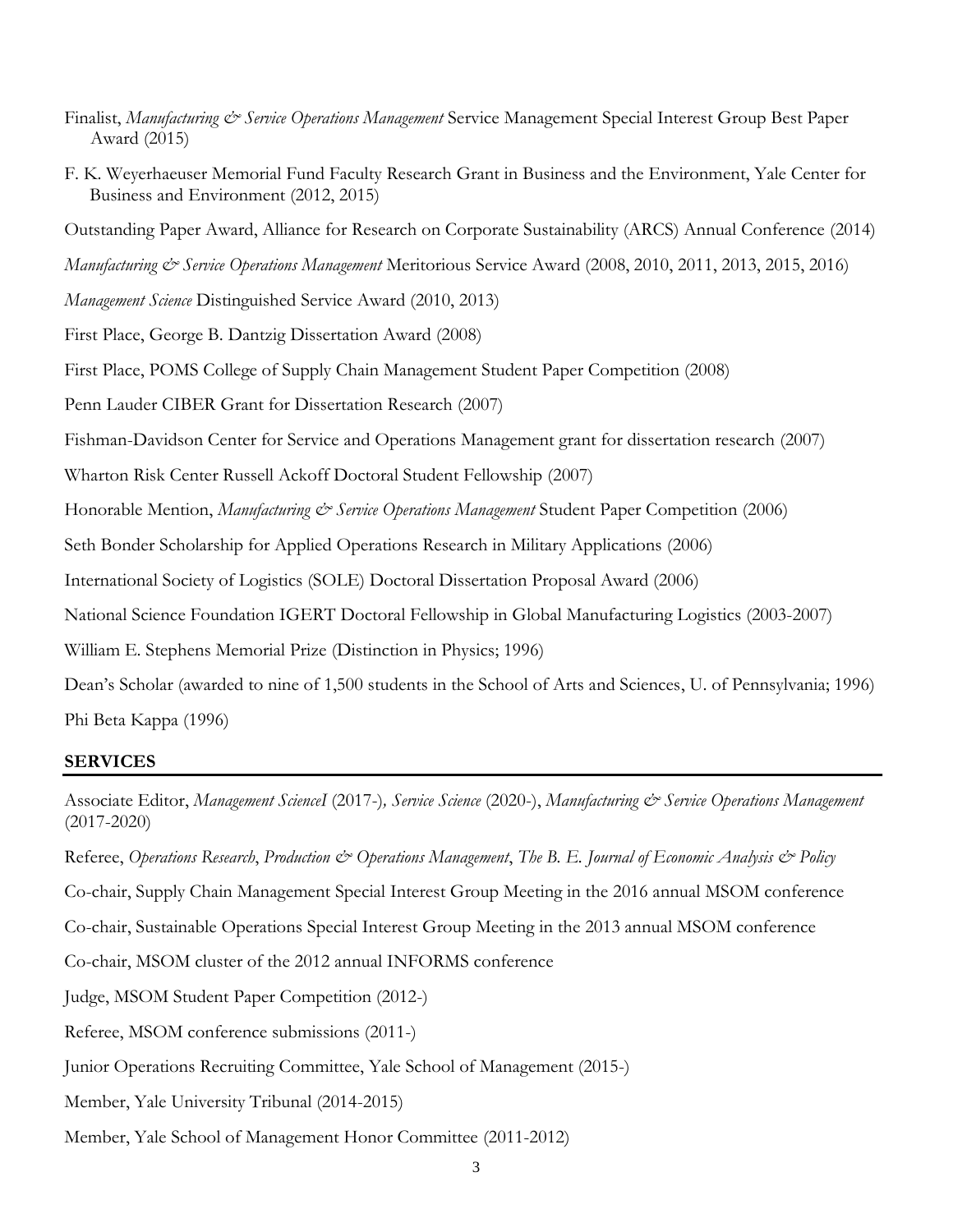## **INVITED TALKS**

| 2021    | Questrom School of Business, Boston University                                                                                                                                                                                                                                                                                                                                                                                                         |
|---------|--------------------------------------------------------------------------------------------------------------------------------------------------------------------------------------------------------------------------------------------------------------------------------------------------------------------------------------------------------------------------------------------------------------------------------------------------------|
| 2019    | School of Business, University of California at Riverside<br>Seoul National University Business School                                                                                                                                                                                                                                                                                                                                                 |
| 2017    | McDonough School of Business, Georgetown University<br>Columbia Business School<br>Stern School of Business, New York University<br><b>INSEAD</b><br>National University of Singapore Business School<br>Anderson School of Management, University of California at Los Angeles<br>Rady School of Management, University of California at San Diego<br>Tepper Business School, Carnegie Mellon University<br>Fuqua School of Business, Duke University |
| 2016    | School of Management, University College London<br>London Business School<br>Seoul National University Business School<br>Korea University Business School<br>Foster School of Business, University of Washington                                                                                                                                                                                                                                      |
| 2015    | Paul Merage School of Business, University of California at Irvine                                                                                                                                                                                                                                                                                                                                                                                     |
| 2014    | Kellogg School of Management, Northwestern University<br>Booth School of Business, University of Chicago<br>Yale School of Forestry & Environmental Studies, Yale University                                                                                                                                                                                                                                                                           |
| 2013    | HKUST Business School, Hong Kong University of Science & Technology<br>Johnson School of Management, Cornell University<br>Kenan-Flagler Business School, University of North Carolina at Chapel-Hill                                                                                                                                                                                                                                                  |
| 2012    | Ross School of Business, University of Michigan<br>The Wharton School, University of Pennsylvania<br>Sauder School of Business, University of British Columbia                                                                                                                                                                                                                                                                                         |
| 2011    | Tuck School of Business, Dartmouth College<br>Service Supply Chain Thought Leaders Forum, San Francisco                                                                                                                                                                                                                                                                                                                                                |
| 2010    | Olin Business School, Washington University in St. Louis                                                                                                                                                                                                                                                                                                                                                                                               |
| 2009    | KAIST Business School, Korea Advanced Institute of Science and Technology                                                                                                                                                                                                                                                                                                                                                                              |
| 2007-08 | University of Tennessee at Knoxville, INSEAD, Yale School of Management, Kellogg School of<br>Management, Boston College, Marshall School of Business, Harvard Business School, Columbia<br>Business School, University of Washington, Georgia Tech, University of Michigan, University of<br>Texas at Dallas, University of Texas at Austin, National University of Singapore, Tuck School of<br><b>Business</b>                                      |

## **CONFERENCE PRESENTATIONS**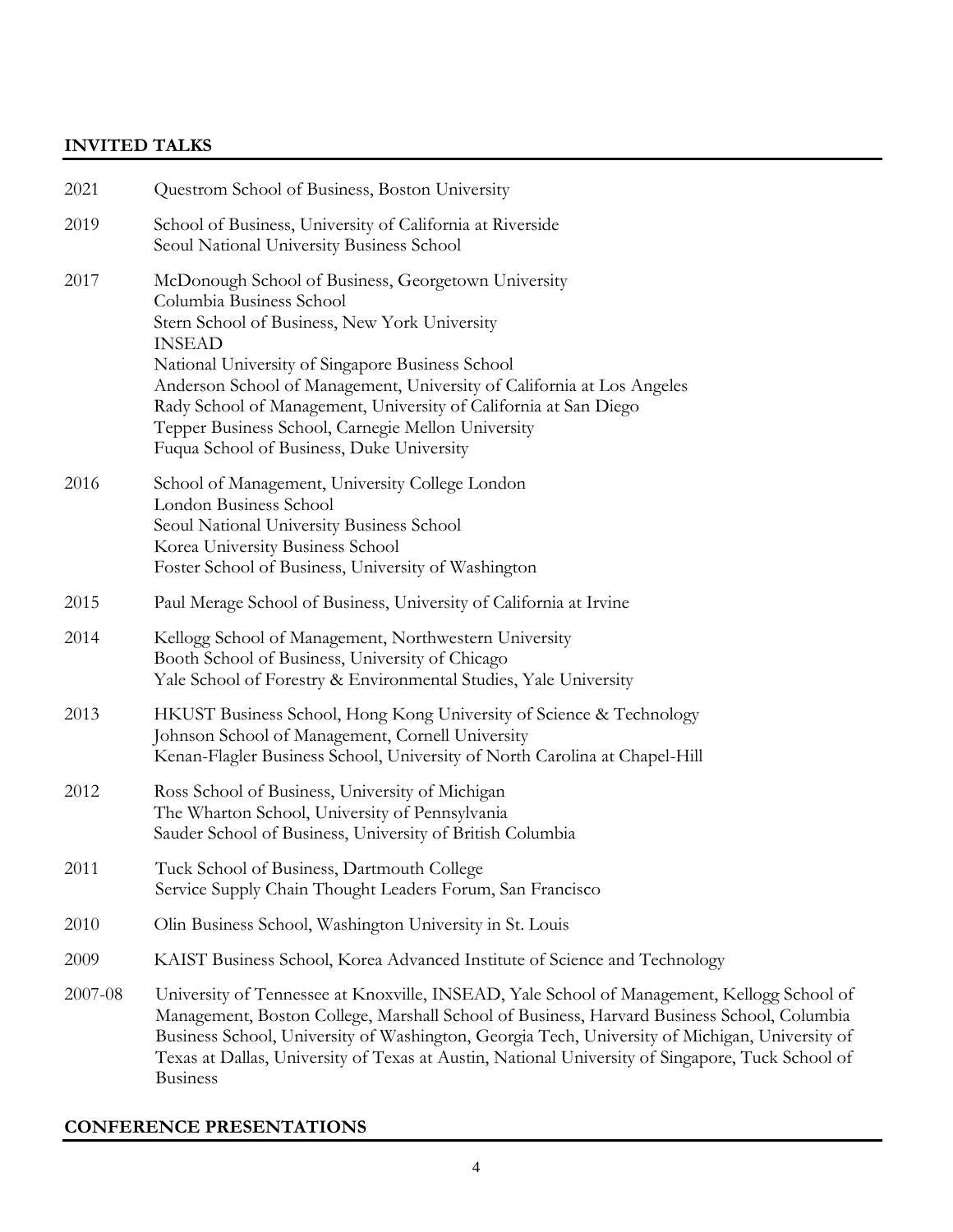- Competing to Discover Compliance Violations: Self-Inspections and Enforcement Policies INFORMS annual conference, Houston, TX, November 2017 INFORMS annual conference, Nashville, TN, November 2016
- Healthcare Vehicle Maintenance Contracting in Developing Economies: The Role of Social Enterprise MSOM Sustainable Operations Special Interest Group Conference, Chapel Hill, NC, June 2017 INFORMS annual conference, Nashville, TN, November 2016

Mitigating Generic Drug Shortages With Spare Capacity: Supply Disruptions, Demand Substitution, and Price Control

INFORMS annual conference, San Francisco, CA, November 2014

- Time to Come Clean? Disclosure and Inspection Policies for Green Production INFORMS annual conference, San Francisco, CA, November 2014 MSOM annual conference, Seattle, WA, June 2014 ARCS annual conference, Ithaca, NY, May 2014 MSOM Sustainable Operations Special Interest Group Conference, Fontainebleau, France, July 2013 INFORMS annual conference, Phoenix, AZ, October 2012
- Guilt by Association: Strategic Failure Prevention and Recovery Capacity Investments INFORMS annual conference, Phoenix, AZ, October 2012 MSOM annual conference, New York, NY, June 2012 INFORMS annual conference, Charlotte, NC, November 2011
- Product Quality Choice and Inventory Risk with Strategic Consumers INFORMS annual conference, Austin, TX, November 2010
- Strategic Reliability Investments in Multi-Indenture Supply Chains INFORMS annual conference, Charlotte, NC, November 2011 MSOM annual conference, Ann Arbor, MI, June 2011 INFORMS annual conference, Austin, TX, November 2010 MSOM annual conference, Haifa, Israsel, June 2010 INFORMS annual conference, San Diego, CA, October 2009 INFORMS annual conference, Washington, DC, October 2008
- Collaborative Cost Reduction and Component Procurement Under Information Asymmetry INFORMS annual conference, Charlotte, NC, November 2011 MSOM Supply Chain Management Special Interest Group Conference, Ann Arbor, MI, June 2011 INFORMS annual conference, San Diego, CA, October 2009 MSOM annual conference, Cambridge, MA, June 2009
- Performance-Based Logistics: Incentive Contracting in Aftermarket INFORMS annual conference, Washington, DC, October 2008

Contracting for Infrequent Restoration and Recovery of Mission-Critical Systems INFORMS annual conference, San Diego, CA, October 2009 INFORMS annual conference, Washington, DC, October 2008 MSOM annual conference, College Park, MD, June 2008 POMS annual conference, San Diego, CA, May 2008 INFORMS annual conference, Seattle, WA, November 2007

Reliability or Inventory? Contracting Strategies for After-Sales Support INFORMS annual conference, Seattle, WA, November 2007